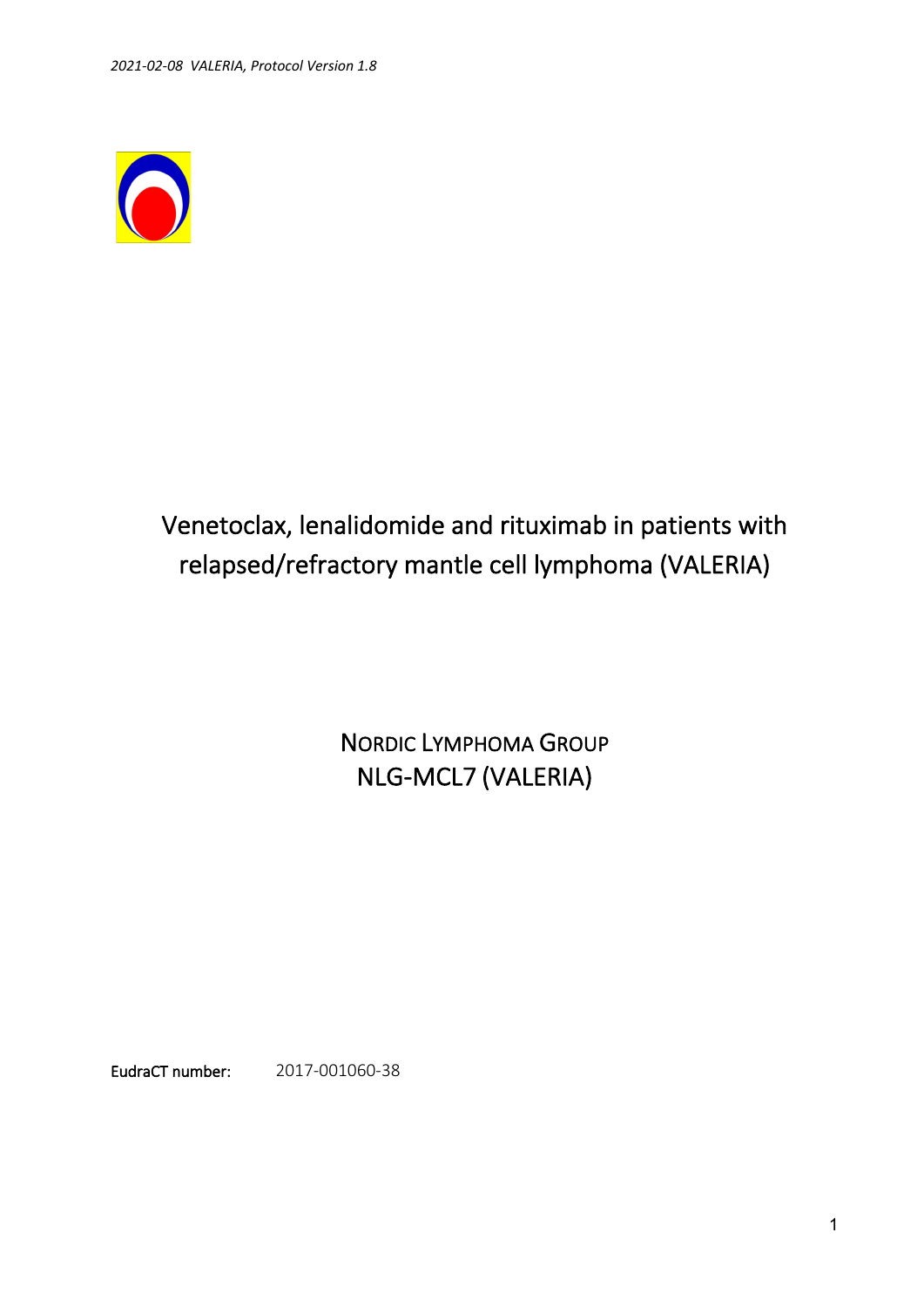#### Protocol secretariat and registration

Nordic Lymphoma Group

Department of Haematology Aarhus University Hospital

A-CTO, Palle Juul–Jensens Boulevard 99 C104

DK-8200 Aarhus NN

Phone: +45 7845 5855 Fax: +45 7846 7597

Email: a-cto@auh.rm.dk

#### Writing committee

Mats Jerkeman, Lund University Hospital, Lund, Sweden (chairman) Ingrid Glimelius, Uppsala Akademiska Hospital, Uppsala, Sweden Arne Kolstad, Norwegian Radium Hospital, Oslo, Norway Karin Wader, St Olav University Hospital, Trondheim, Norway Tarec El-Galaly, Aalborg University Hospital, Aalborg, Denmark Martin Hutchings, Rigshospitalet, Copenhagen, Denmark Annika Pasanen, Helsinki University Hospital, Helsinki, Finland Hanne Kuittinen, Oulu University Hospital, Oulu, Finland

#### Central Pathology Review Board

Erik Clasen-Linde, Rigshospitalet, Copenhagen, Denmark Marja-Liisa Karjalainen-Lindsberg, Helsinki University Central Hospital, Helsinki, Finland Klaus Beiske, Oslo University Hospital, Norway Mats Ehinger, Lund University Hospital, Lund, Sweden

#### Central laboratory and biobank

Carsten Utoft Niemann, Rigshospitalet, Copenhagen, Denmark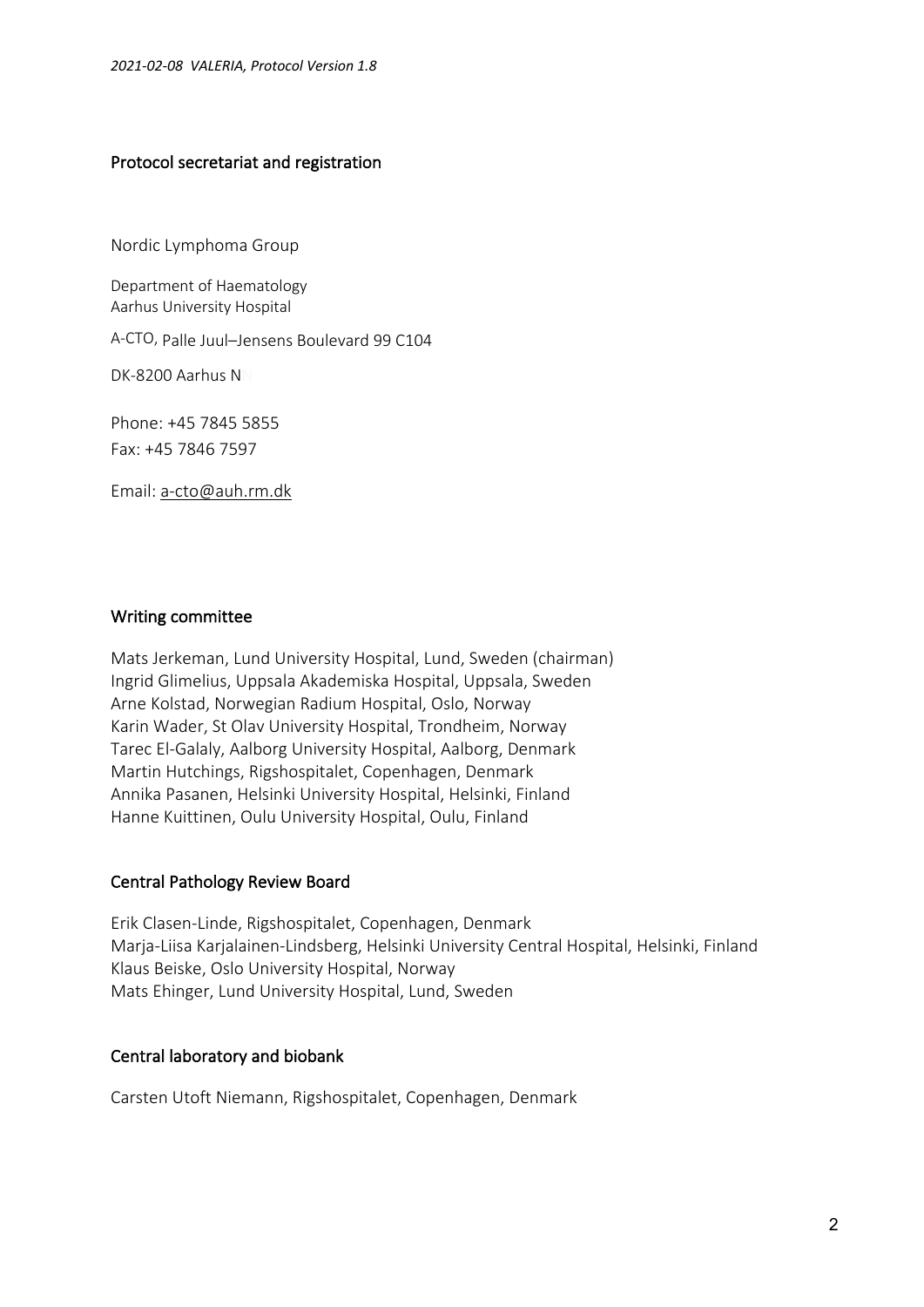## **SYNOPSIS**

## Total number of patients:

9-24 in phase I portion, +44-47

In total: 56-68 pts (3 or 6 patients in phase 1 will be part of the phase 2 cohort)

Expected accrual time:

Jan 2018 – Nov 2021

#### Study design

A phase I-II, open-label multicenter trial

## **Primary endpoint**

The primary efficacy variable is the evaluation of overall response rate (ORR) at 6 months with lenalidomide-venetoclax and rituximab, in patients with relapsed or refractory mantle cell lymphoma (MCL), using an MRD driven strategy

## Secondary endpoints (evaluated at 24 months)

- 1. ORR in patients previously treated with ibrutinib
- 2. ORR in patients with *TP53*-mutation and/or 17p deletion
- 3. Progression-free survival (median)
- 4. Response duration (median)
- 5. Molecular remission rate by PCR according to EURO-MRD guidelines
- 6. Overall survival (median)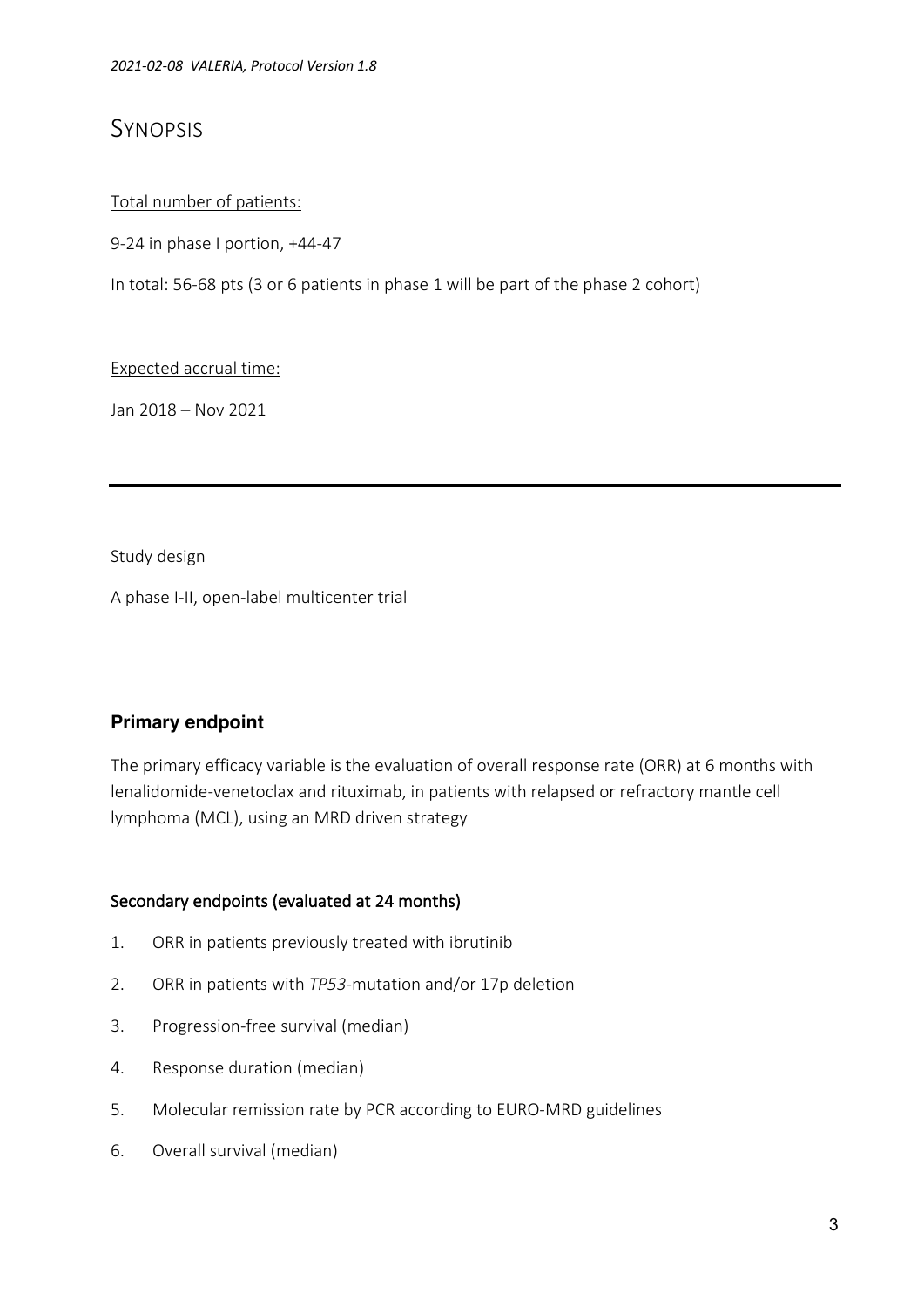- 7. Health-related quality of life
- 8. Safety (Grade 3-4 AE according to CTCAE v 4.03)
- 9. Evaluation of biomarkers for efficacy, by mutational profile and immunohistochemistry

## Key criteria for patient selection:

- 1. Age >18 years
- 2. Histologically confirmed (according to the WHO classification) MCL stage I-IV
- 3.

Who have received at least 1 prior rituximab-containing chemotherapy regimen, with documented relapse or disease progression following the last anti-MCL treatment

## Treatment plan:

## Phase 1

The phase 1 will consist of 3 groups with escalating doses of venetoclax and lenalidomide, using an MRD driven strategy.

## Definition of dose limiting toxicity

Dose-limiting toxicity (DLT) is defined as a grade 3 or greater non-hematologic toxicitywithin the first 8 weeks of therapy (exceptions below).

## *Exceptions*

- 1. Non-hematologic toxicity attributed to rituximab is not counted as DLT.
- 2. For nausea, vomiting, or diarrhoea, subjects must have a Grade 3 or 4 event that persists at this level despite the use of optimal symptomatic treatment, in order for these events to be considered a DLT.
- 3. Grade 3 transaminitis (serum transaminase >5 x and  $≤20$  x ULN) must be present for  $≥7$ days to be considered a DLT.
- 4. If symptoms indicating DLT is attributed to progressive disease, it will not be counted as a DLT.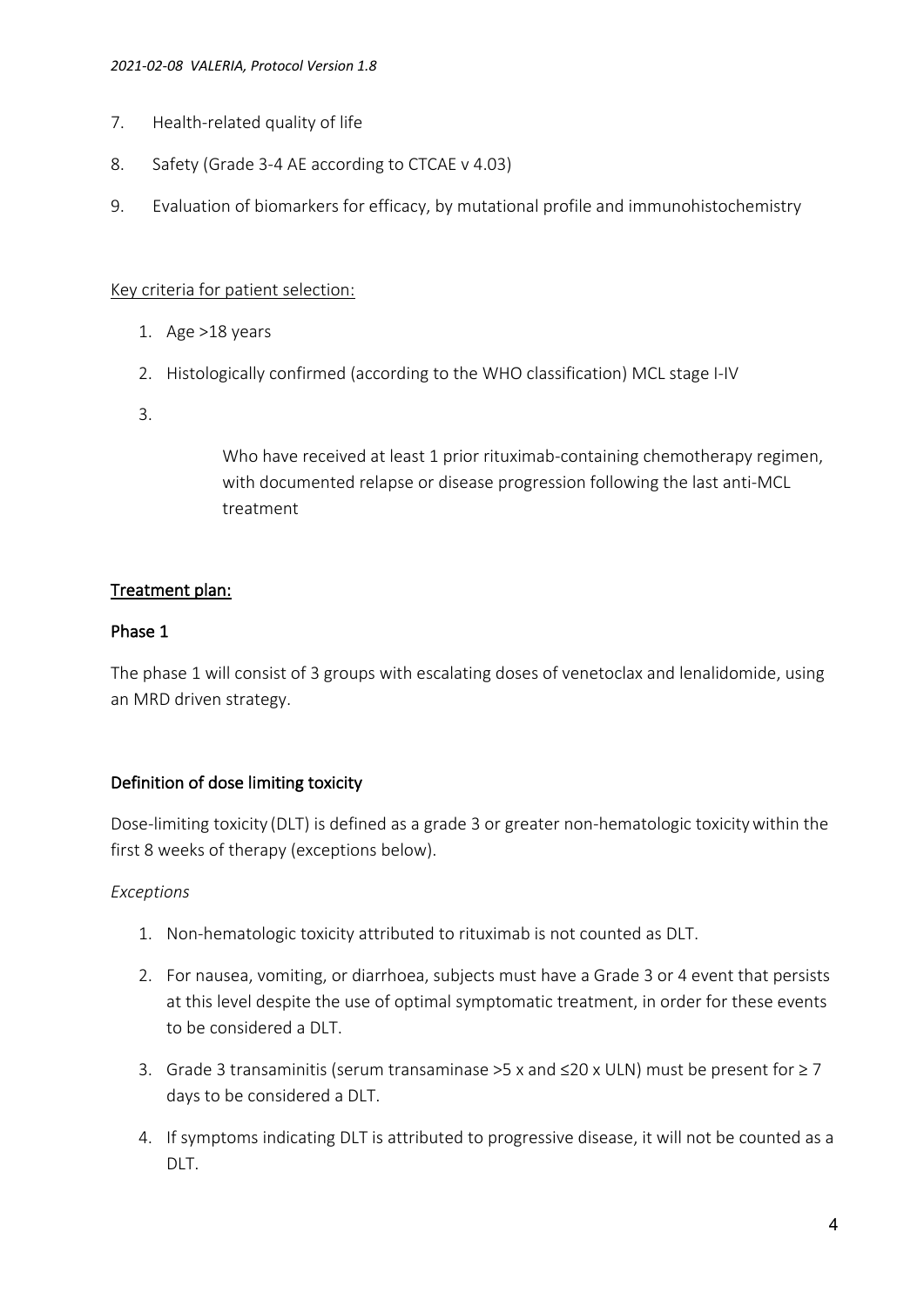## Dose finding schedule in phase I

The phase I part of the study will follow a sequential dose escalation, '3 + 3' design. Initially, three subjects are started on treatment with dose regimen A. After the third subject completed 8 weeks of treatment, if no DLT occurred, the next group of three subjects is treated at the next dose level (B). If one of the three initial subjects experienced a DLT, the cohort of subjects will be expanded to six subjects. If less than two out of the six subjects experienced a DLT, then the next higher dose group will be initiated. If two or more (of a cohort of up to six) subjects experienced a DLT, no higher dose levels will be tested and the MTD has been exceeded. Intra-patient dose escalation is not permitted. If two or more subjects, out of 6, in Group A experience a DLT, the next group of 3 patients will be treated in the de-escalation Group X.

The MTD is defined as the highest dose studied for which the incidence of DLT is less than two out of the six subjects during the first 8 weeks of treatment.

## *Amendment v 1.6*

*After evaluating 3 patients each in Groups A, B and C, after 8 weeks of treatment, no DLT were encountered in Groups A and B. In Group C, 2 out of 3 patients were hospitalized for grade 3 and 4 infection, and the MTD was considered to have been exceeded. To investigate further dose levels, NLG-MCL Working Group decided to include patients at one more dose level, Group Y (below), before settling on a recommended phase 2 dose.*

## *Amendment v 1.8*

*The phase 1 was completed in December 2019 and dose group Y selected as the recommended phase 2 dose.* 

## Dose Escalation Schema

| <b>COHORT</b>  | <b>Target Venetoclax</b><br>Dose | Lenalidomide Dose <sup>c</sup> | Rituximab Dose <sup>d</sup> |
|----------------|----------------------------------|--------------------------------|-----------------------------|
| Group A        | 400 <sup>a</sup>                 | 15                             | 375/1400                    |
| Group B        | 400 <sup>a</sup>                 | 20                             | 375/1400                    |
| <b>Group Y</b> | 600 <sup>b</sup>                 | 15                             | 375/1400                    |
| Group C        | 800 <sup>b</sup>                 | 20                             | 375/1400                    |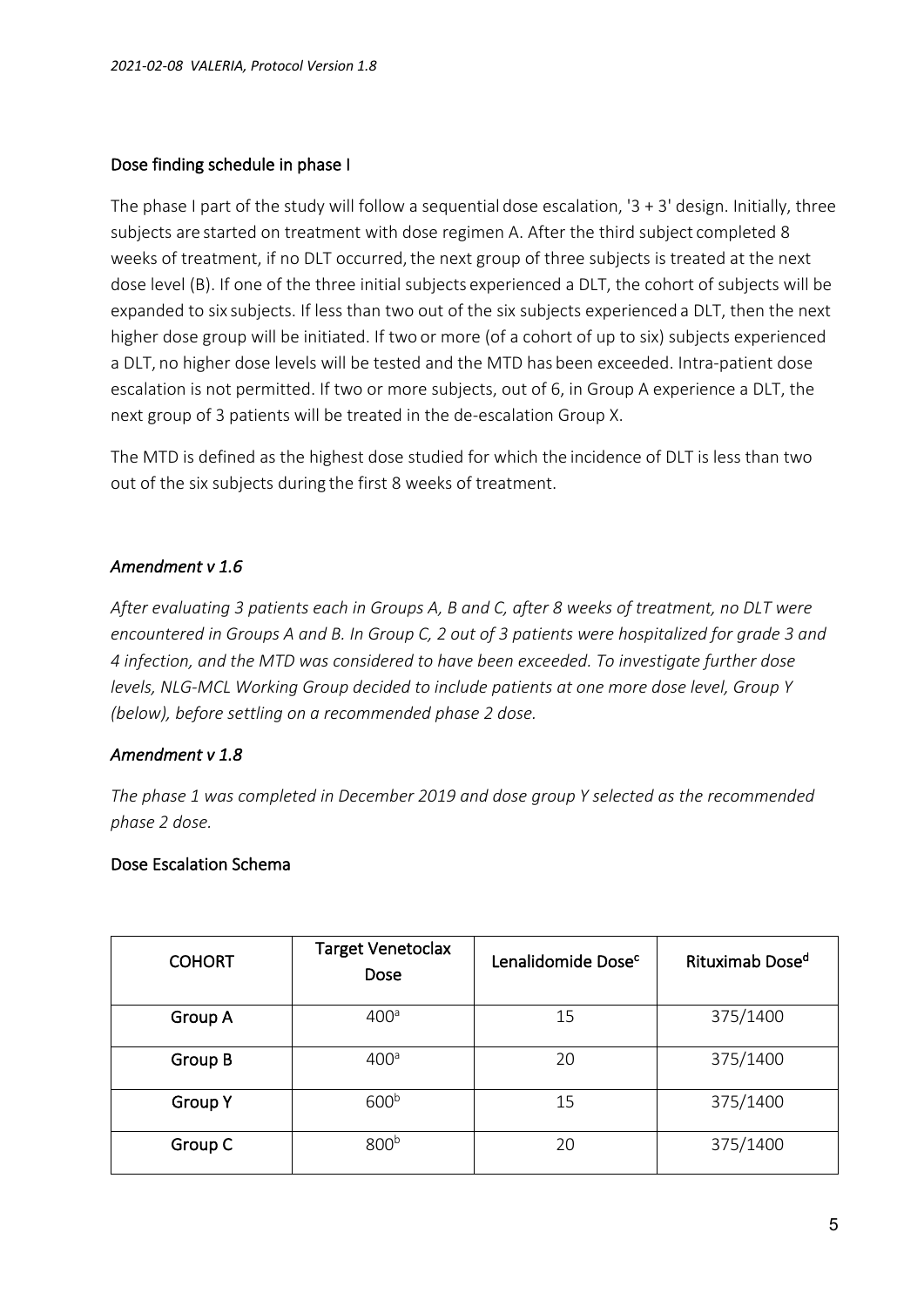| Group Y <sup>e</sup> | JU. | ∸∽ | ∪0⊬⊥ ,          |
|----------------------|-----|----|-----------------|
| $- - -$              | .   |    | $\sim$ . $\sim$ |
|                      |     |    |                 |

- a. After ramp-up dosing of 20 mg, 50 mg, 100 mg, 200 mg, for one week each
- b. After ramp-up dosing of 20 mg, 50 mg, 100 mg, 200 mg, 400 mg for one week each
- c. With corresponding dose-reduction, as necessary, for those with impaired renal function
- d. 375 mg/m2 IV cycle 1, day 1; 1400 mg sc days 8, 15 and 22 in cycle 1, then day 1 in cycles 3, 5, 7, 9 and 11
- e. De-escalation cohort.

#### Phase 2

Treatment will be given according to dosing below, with an MRD driven strategy.

- Venetoclax, p o. RP2D 600 mg, with ramp up as above, starting at 20 mg QD days 1-7.
- Lenalidomide: RP2D 15 mg p o, days 1-21
- Rituximab 375 mg/m2 i v Day 1, cycle 1. 1400 mg sc, days 8, 15 and 22 in cycle 1, then day 1 in cycles 3, 5, 7, 9 and 11.

#### Evaluations during treatment

- Minimal residual disease (MRD) (RQ-PCR of blood according to EURO-MRD guidelines) and computed tomography (CT) is performed every 3 months
- A [18F]fluorodeoxyglucose-positron emission tomography (FDG-PET-CT) is performed after 6 months (for evaluation of primary endpoint)
- When MRD-negative in blood according to EURO-MRD guidelines for deescalating treatment, treatment will continue for another 3 months, when a new evaluation of MRD in blood and bone marrow will be performed. If MRD-negativity is confirmed, treatment is stopped and the patient will be followed with MRD and CT every 3 months for up to 24 months.
- Patients without bone marrow/blood involvement by RQ-PCR at baseline or where a probe for MRD cannot be constructed, are followed by PET-CT every 3 months. When PET-CT is negative (Deauville score 1-2), treatment will continue for another 3 months,